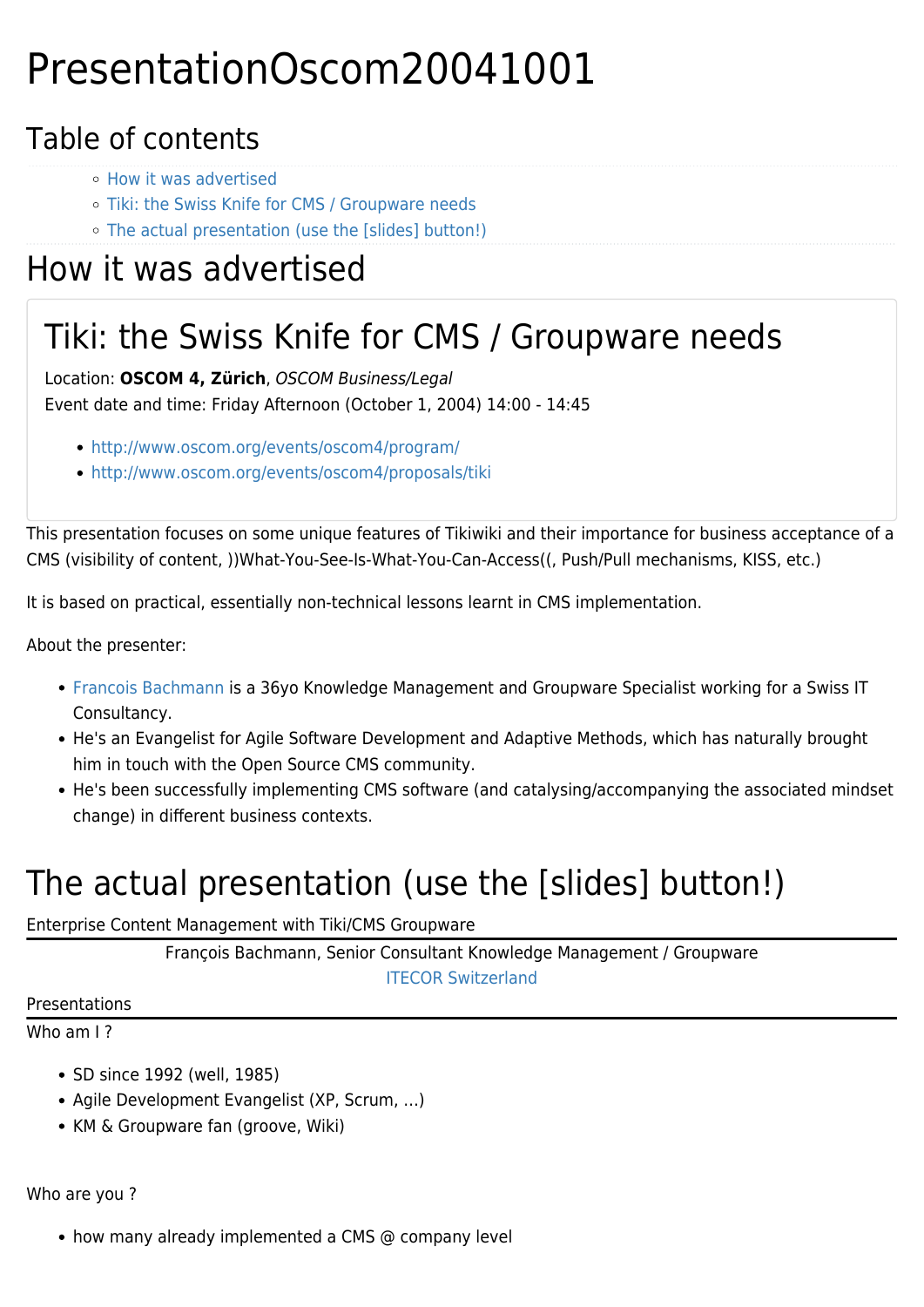- how many plan to do so in the near future
- how many have used Tiki / CMS (aka TikiWiki) / heard of it

#### Process - Manage…

… expectations

- Find sponsors you will need them
- Clarify what you're up to it helps to reassess the situation later
- Don't promise to solve it all with technology you need people
- Plan for iterative evolution don't try to do it all at once

#### … technology

- opensourcecms.com is a good start
- Look for extendability
- $\bullet$  Tiki / CMS, of course  $\boxed{\ast}$

#### … content

- Migrate existing content people will adopt the CMS if they find their stuff
- Find content authors look at existing and new content
- Find fresh content (RSS etc.) you can inject

#### … change

- Deciders
- Authors (Power Users)
- Users

#### Tiki / CMS Groupware (aka TikiWiki) history

- started as a Wiki, now much more: Blog, CMS, Ticketing, File Management, Surveys, Newsletters, Chat, Portal...
- SourceForge since Oct 2002, project of the month in July 2003
- LGPL
- current version 1.8.4 (RC V1.9 testing, V1.10 scoped)
- 260 SF developers, 5'600 reg.users on <http://tikiwiki.org>
- Google says at least 9'000 sites use it

#### Tiki/CMS Groupware Highlights

- Swiss Knife
	- Modular Features (showed "Features" screen)
	- Global search
- Standards / Partners
	- Apache/IIS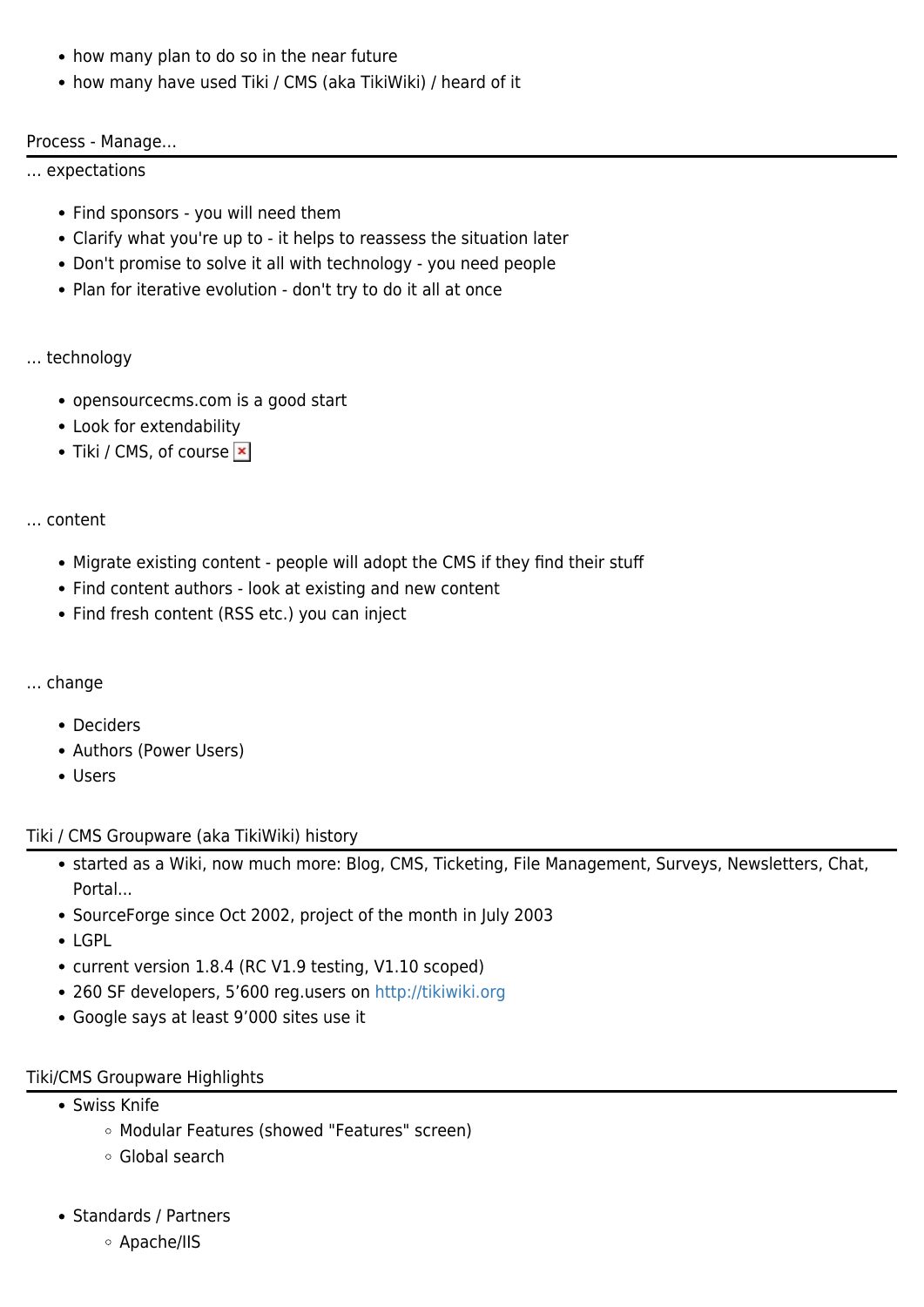- Smarty / ADODB
- Linux / Win / MacOSX
- LGPL
- xHTML (with HAWHAW support)
- Unique features (can be turned on/off)
	- Graphical navigation (showed GraphViz screenshot and CommunityMap)
	- o Structured (categories, Galaxia Workflow)
	- Content / Navigation (RSS, structures)
	- o interface (CSS) customisable by user
	- Karma system for voting/ranking
- Enterprise Goodies (not spectacular but usefule in an enterprise context)
	- o IsCalendar
	- Print2PDF
	- Trackers (ticketing)
	- Live Support System
	- Newsletters
	- o [discuss] forums showed example of "discuss" button
	- Survey / Quiz / Poll
	- Page locking

#### Case Studies

#### Replacing a static intranet portal

- How did it work before
	- mainly top-down communication
	- $\circ$  static site with occasional updates ( $\sim$ 6x/year)
	- o files on shared drive, no agreed overall structure
- Allies
	- Power users
	- Admins
- Initial expectations
	- Deciders: control
	- Employees: find stuff
	- Admins: less duplicates
- Main challenges
	- Mindset change: DIYP (DoItYourselfPublishing)
	- o Structuring content
- How we did it
	- Business structure for HomePage
	- $\circ$  Reading / searching available without login
	- $\circ$  Brown Bag Training (2x)
	- Bring everything across
	- Start simple
- Timing
	- o Prototype: 2 weeks
	- $\circ$  Parallel to static portal:  $> 6$  months
	- Migration: 1 year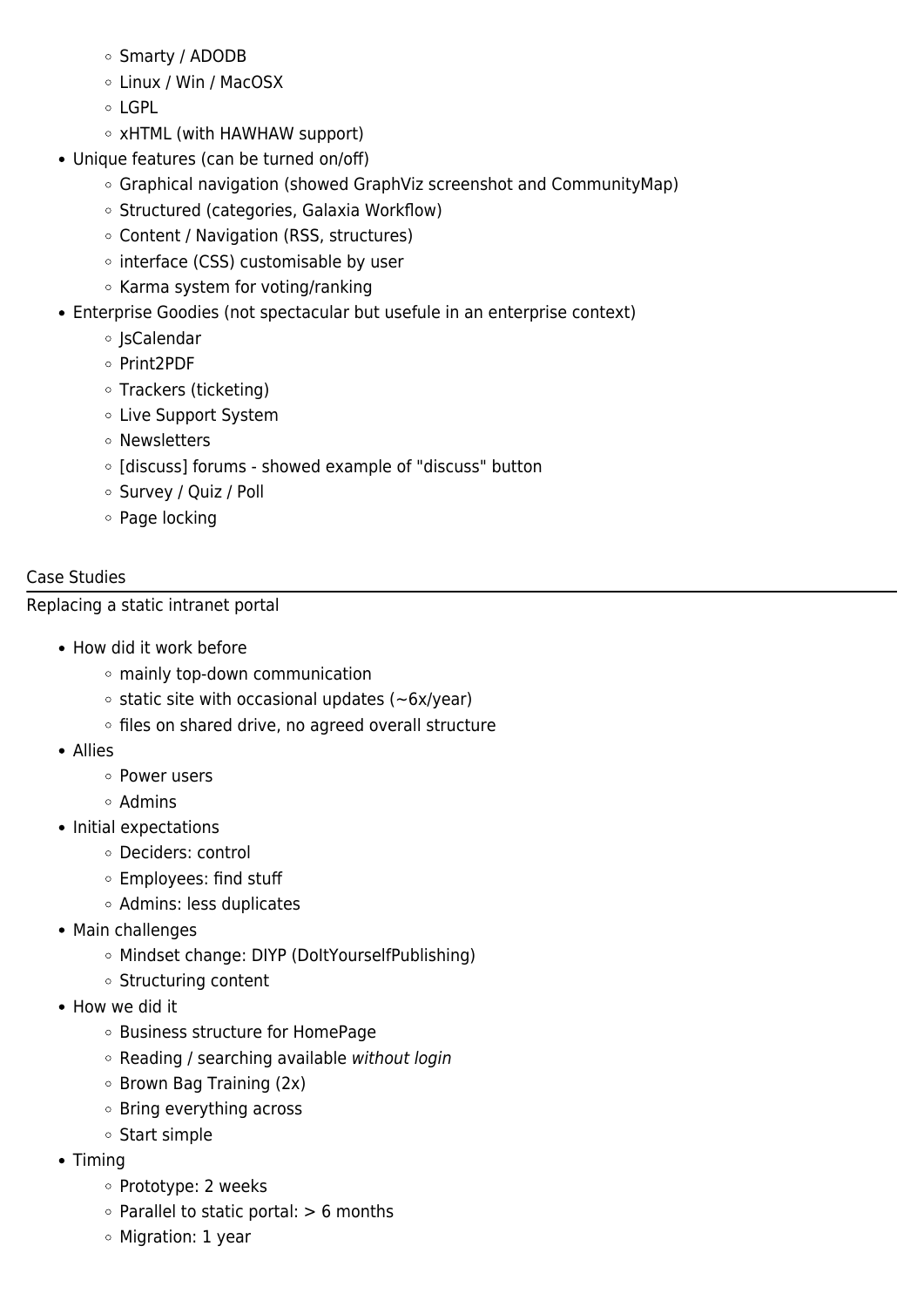#### Creating a collaborative workspace for 3 geographical locations

- How did it work before
	- no workspace
	- e-mail / phone
- Allies
	- Middle Management (1 site)
	- Authors in 3 locations (politics!!)
- Initial expectations
	- Deciders: "why not use the existing intranet?"
	- Employees: easy access
	- Admins: less work than Intranet
- Main Challenges
	- o selling to Deciders
	- o loss of control resented by some
- How we did it
	- Bought a CSS stylesheet (thanks, Damian)
	- Article HomePage
	- Built business-specific menus
	- Trained the Trainers (3 locations)
	- Marketed "new" features (compared to existing intranet)
- Timina
	- o Prototype: 2 weeks
	- Demo to early adopters / content providers: 2 months
	- Demo to Deciders: 3 months
	- currently in "test drive" mode (1 year)

#### Conclusion

Content is People …

- You need authors
- Authors need management and grassroots support
- use all the intrapersonal links you have

#### … then Management …

- Formal
	- **The 10**  $\sigma$  "managed content" is the main added value from a KM perspective
	- o Importance of Rankings / Stats
- Informal
	- $\circ$  Catalyse "accidental" content discovery
	- Communication, evaluation

#### … then the System

- A feature-rich system is not a warranty of success
- Tiki / CMS enables you to cover a multitude of requirements